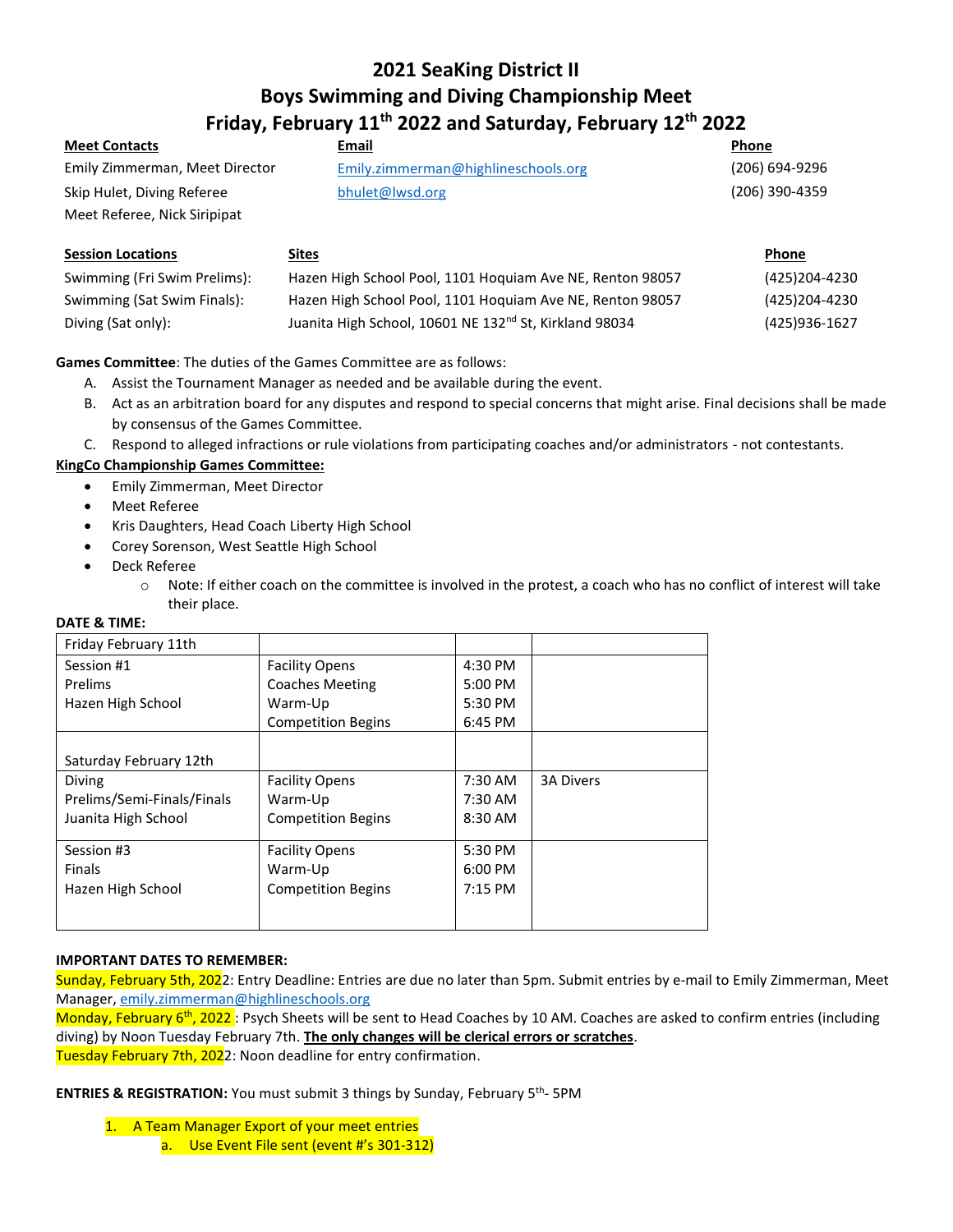- b. Wild Card Hopefuls should be entered using the "bonus" checkbox option. This will designate that entry with a 'B' so we can see it is a wildcard.
- c. Enter all divers who will compete. This is incredibly important because if a diver is not part of the export file, they will not be entered into the meet.
- 2. A Team Manager Entry Report (items to click so we get what we need: by name, include proof of time, 8 relay names, Ind & Relays)
	- a. If you don't have TM, contact Emily Zimmerman prior to the entry deadline to discuss entries.

**Please send all information through EMAIL to Emily Zimmerman at [emily.zimmerman@highlineschools.org](mailto:emily.zimmerman@highlineschools.org) If you have issues during this process, do not wait – email Emily Zimmerman immediately. Do not wait until the weekend the entries are due. Entry Info: Please remember the following items when entering athletes:** 

1. **Entry Limits:** An athlete may enter a maximum of 2 individual events and 3 relays. However, an athlete may only compete in a maximum of four events: two individual events and two relays or one individual event and three relays. *PRELIMS and FINALS are separate sessions of the same meet.* 

2. **Team Entry Limits:** Each team may enter a maximum of **four swimmers per individual event,** with qualifying District times.

3. **Relay entry times:** Each team may submit a *single-entry time for each relay* **with** *up to 6* potential swimmers for that relay.

# **Master Entries in TM must be complete and accurate**

1. List swimmers' first & last names and grades. Enter full name, grade level, and best **verifiable interscholastic performance time from the 2021-2022 Winter season. This is the reason for the PROOF OF TIME on the TM report. Without the PROOF OF TIME, entries will not be accepted.** 

2. List ALL relay alternates in TM – as THESE ARE STATE RELAY ENTRIES AS WELL.

3. **AGAIN, PLEASE ADD POTENTIAL WILD CARD TIMES INTO TM.** Athletes do not receive consideration if you do not enter them into TM. Athletes are added on a space available basis. Coaches will receive a psych sheet and you are responsible for checking if athletes wild carded into the meet. The following information describes how wild card hopefuls are entered in the meet.

• IF there are empty lanes available (to fill a heat with qualified athletes) in an event after the qualified swimmers have been seeded, swimmers nominated as 'Wild Card Entries' will be entered, based on time, until all empty lanes in an event are filled. **No new heats will be created**.

• Entry times must be the best verifiable time from the current season. AGAIN - INCLUDE PROOF OF TIME

• A 'Wild Card Entry' counts toward the individual event limit of 2 per swimmer even if a swimmer is not ultimately entered in the event.

• THERE WILL BE NO WILD CARD ENTRIES ADDED AT THE MEET. IF THERE ARE SCRATCHES LANES WILL BE LEFT OPEN.

4. Coaches' contact phone numbers and email addresses are needed for questions regarding entries (please list the number at which you are most likely to be reached).

5. **Relay Entries may include up to 6 athletes for each of the three relays.** a) Each relay lineup (prelims or finals) may *only include athletes originally designated as potential participants in TM.* 

b) If a swimmer is entered in all three relays, it is the coach's responsibility to see that the swimmer does not compete on all three relays if that would put the swimmer over the limit of competing in 4 events.

c) *The same six athletes remain on a relay if it should advance to the State Meet.* WIAA rules forbid changes to the 6 potential members of a relay between Districts and State. Any combination of these 6 athletes may swim in prelims and/or finals at the District Meet and State, subject to the usual athlete event limits.

# **MEET INFO FOR COACHES:**

- 1) Each coach is responsible for his or her team. Do not them wander around the campus.
- 2) SECURE YOUR VALUABLES. The pool staff is not responsible for lost items.
- 3) **PLEASE CLEAN UP YOUR OWN SEATING AREA AFTER EACH SESSION and leave the building promptly so we can prepare for the next session.**
- 4) **Warm Up Schedule**

Prelims Warm Up

5:30PM-5:55PM Bellevue, Lakeside, Interlake, Garfield, Ingraham, Chief Sealth, Liberty

5:55PM – 6:20PM Lake Washington, Holy Names, Eastside Catholic, Bishop Blanchet, Seattle Prep, Ballard, West Seattle 6:20PM – 6:45PM Mercer Island, Roosevelt, Hazen, Franklin, Juanita, Cleveland, Lincoln, Nathan Hale

Finals Warm Up No Lane Assignments for Finals.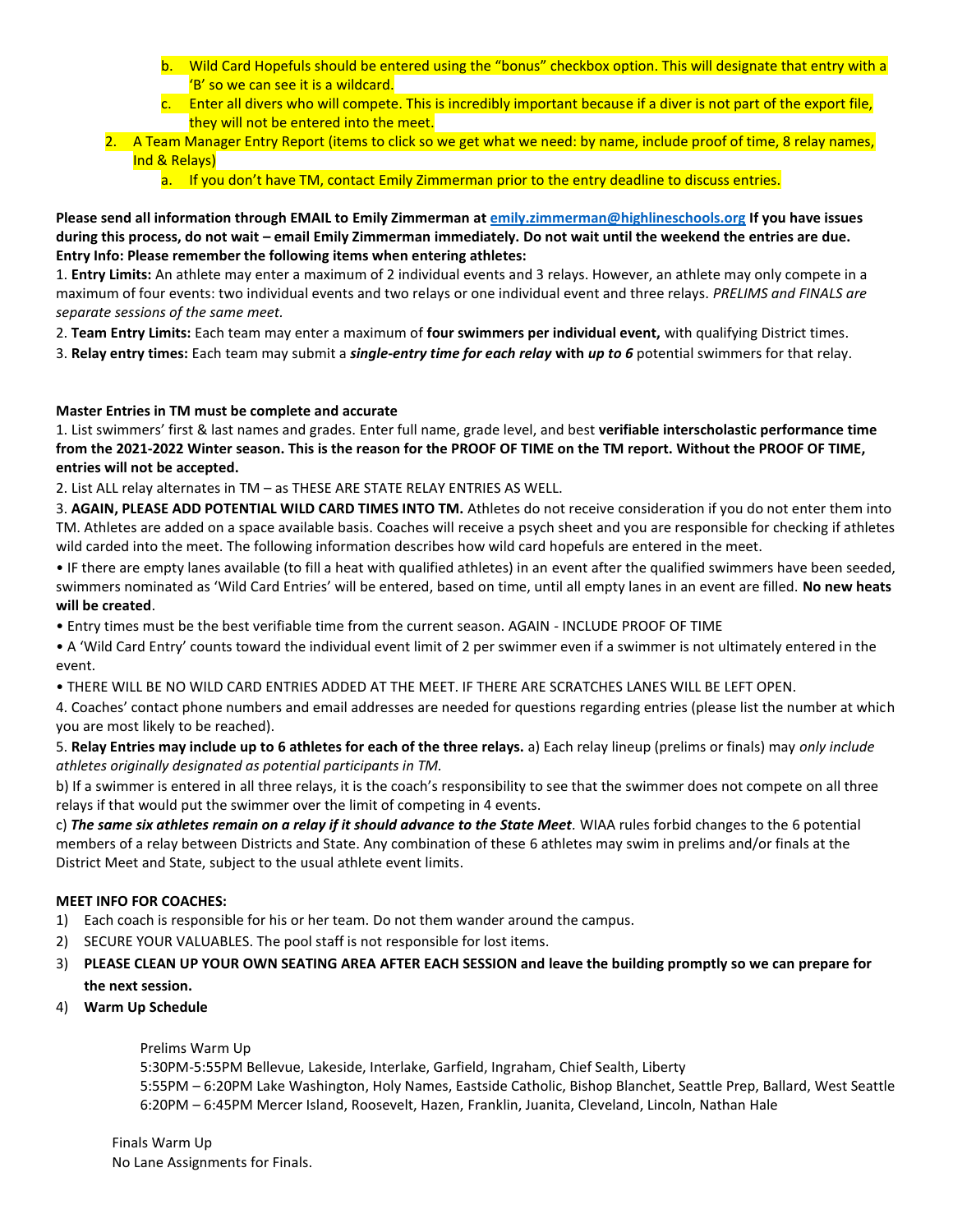5) **Declared False Start:** Any athlete intending to declare a false start must do so at the coaches meeting at the beginning of the meet. Additional DFS will be taken 5 minutes after the 50 free, reflecting the state rules. Any false start declared after the deadline is a scratch. Any lanes left open will be reseeded with alternates. If all alternates are used, then any remaining lanes will be left open.

#### • **Breaks and Meet Format:**

5-minute break after the Medley Relay (pool will be closed during this break) 15-minute break after the 50 Free. (pool will be open during this break) 5- Minute break before and after the 200 Free relay (Pool NOT Open 5-minute break after the 100 Breaststroke. (pool will be open during this break)

**SCORING:** The scoring for the meet is as follows:

| Place | Individual | Relay | Place            | Individual    |
|-------|------------|-------|------------------|---------------|
| 1st   | 16         | 32    | 7th              |               |
| 2nd   | 13         | 26    | 8th              | 5             |
| 3rd   | 12         | 24    | 9th              |               |
| 4th   | 11         | 22    | 10th             | 3             |
| 5th   | 10         | 20    | 11th             | $\mathcal{P}$ |
| 6th   |            | 18    | 12 <sub>th</sub> |               |

- **SEEDING:** Championship seeding for prelims and finals
- **SEATING and ENTRY: No Spectators are allowed at this event.** Teams will be assigned a team area for the meet. Please keep your swimmers in their assigned areas as much as possible. Under no circumstances can they be allowed to wander the school. Your team area will be based on number of participants, number of coaches, and will most likely change from prelims to finals. You will be sent this info prior to your arrival for prelims.
- **Coaches:** The following describes the volunteer responsibilities for the KingCo Championships. Here are some items that have been organized already:
	- Hazen will be hosting the meet.
	- Meet Host Responsibilities:
		- Provide timing system operator and computer operator for each session.
		- Provide an announcer.
		- Provide runners for collecting timer sheets and posting results.
		- Provide a Head Timer
- **Officials** If we have enough USA Swimming officials this will be a PNS sanctioned event. If you have certified officials that are willing To work the meet send me their name and email address and I will pass it onto our referee.
- **Timers:** See the last page for timer assignments. Timers must have timed in at least 2 meets this season and have provided their school with proof of vaccination for Covid 19. Timers must be adults and bring proof of vaccination to enter the building.